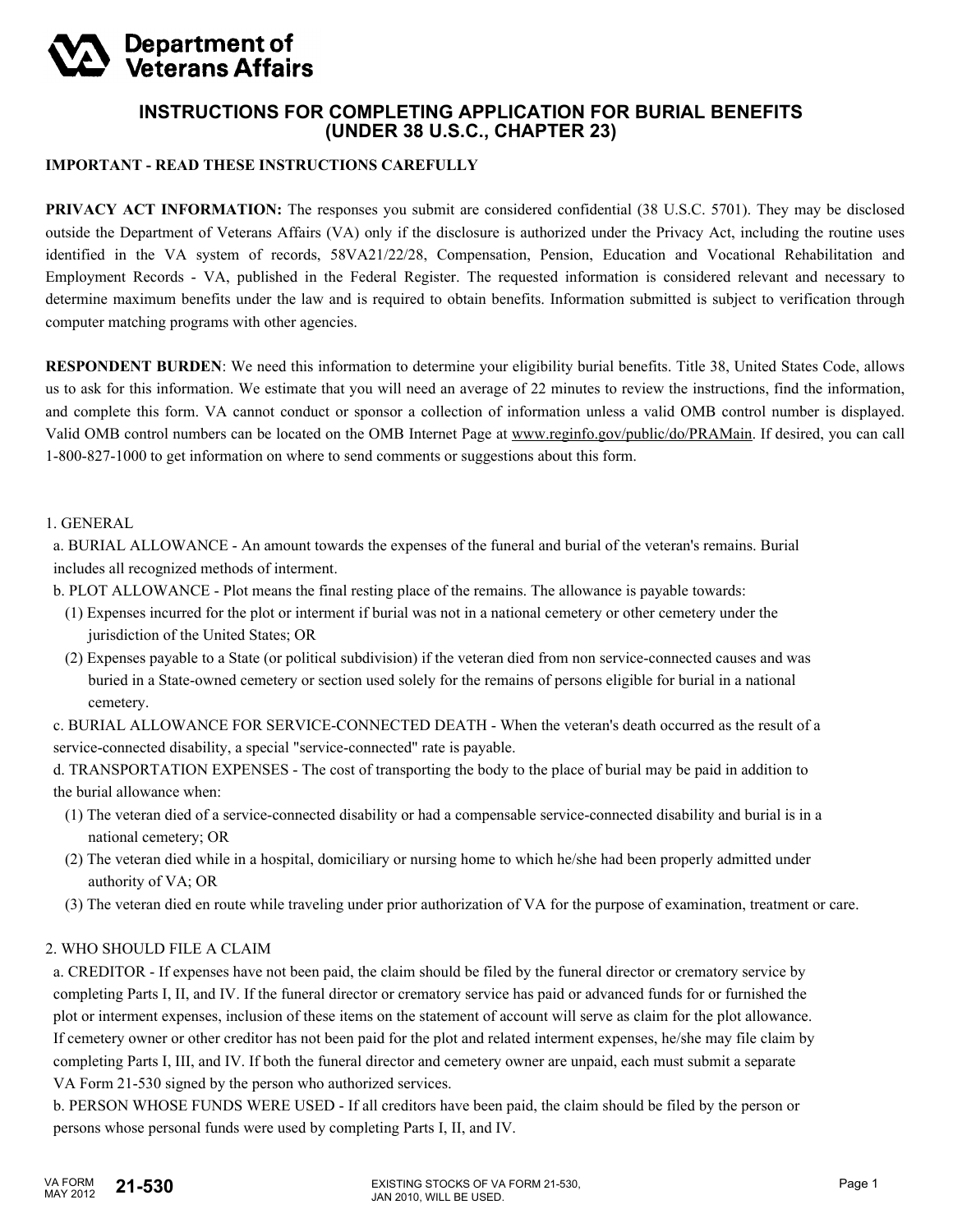c. VETERAN'S ESTATE - If the expenses were paid from the veteran's estate, the claim should be filed by the executor/ administrator by completing Parts I, II, and IV. Submit a copy of the letters of administration or letters testamentary certified over the signature and seal of the appointing court.

 d. STATE - If a veteran whose death is non service-connected was buried without charge for plot or interment in a State-owned cemetery or section used for persons eligible in a national cemetery, the claim may be filed by the State official completing Parts I, III (Items 23 and 24), and IV.

3. TIME LIMIT FOR FILING A CLAIM - A claim for non service-connected burial expenses or plot allowance must be filed with VA within 2 years from the date of the veteran's permanent burial or cremation. If a veteran's discharge was corrected after death to "Under Conditions Other Than Dishonorable," the claim must be filed within 2 years from the date of correction. The 2-year limitation does not apply to service-connected burial benefits, transportation expenses or reimbursement of headstone expenses.

4. COMPLETING CLAIM BY A FIRM OR STATE AGENCY - The claim must be executed in the full name of the firm or State agency, and show the official position or connection of the individual who signs on its behalf.

5. PROOF OF DEATH TO ACCOMPANY CLAIM - Death in a government institution does not need to be proven. In other cases, the claimant must forward a copy of the public record of death. If proof has previously been furnished VA, it need not be submitted again.

## 6. STATEMENT OF ACCOUNT MUST ACCOMPANY CLAIM

 a. FUNERAL DIRECTOR - A statement of account on the funeral director's letterhead must show the name of the veteran; the nature and cost of services, including any payments made to another funeral home (show name and address); all credits; and the name of the person or persons by whom payment in whole or in part was made.

 b. TRANSPORTATION - If transported by common carrier, a receipt must accompany the claim. All receipts for transportation charges should show the name of the veteran, the name of the person who paid and the amount of the charges. The itemized statement of account should show the charges made for transportation. Failure to itemize charges may result in delay or payment of a lesser amount.

 c. ACCOUNT PAID IN FULL - The statement of account should be receipted in the name of the firm or individual performing the services. Bills or receipts filed in support of this claim become a part of the permanent record and will not be returned, unless specifically requested.

 d. PLOT ALLOWANCE ONLY - In a claim for the plot allowance only, the statement of account must show the cost of the veteran's individual gravesite, the mausoleum vault, or the columbarium niche.

7. BURIAL ASSOCIATION OR BURIAL INSURANCE - If the veteran was a member of a burial association or if any insurance company is obligated to pay all or part of the burial expenses, Item 22 should be answered "Yes." It will be necessary to support the claim with a statement from the association or insurance company setting forth the terms of the contract and how and with whom settlement was made.

8. SERVICE RECORD - The original or certified copy of the veteran's service separation document (DD214 or equivalent) which contains information as to the length, time, and character of service will permit prompt processing.

9. TOLL-FREE TELEPHONE ASSISTANCE - You can call us toll-free within the U.S. by dialing 1-800-827-1000. If you are located in the local dialing area of a VA regional office, you can also call us by checking your local telephone directory. For the hearing impaired, our TDD number is 1-800-829-4833.

10. WHERE DO I MAIL MY COMPLETED APPLICATION? - You should mail your application to the VA regional office located in your state. You can obtain the mailing address for VA regional offices by accessing the VA Internet website at www.va.gov/directory. The address is also located in the government pages of your telephone book under "United States Government, Veterans."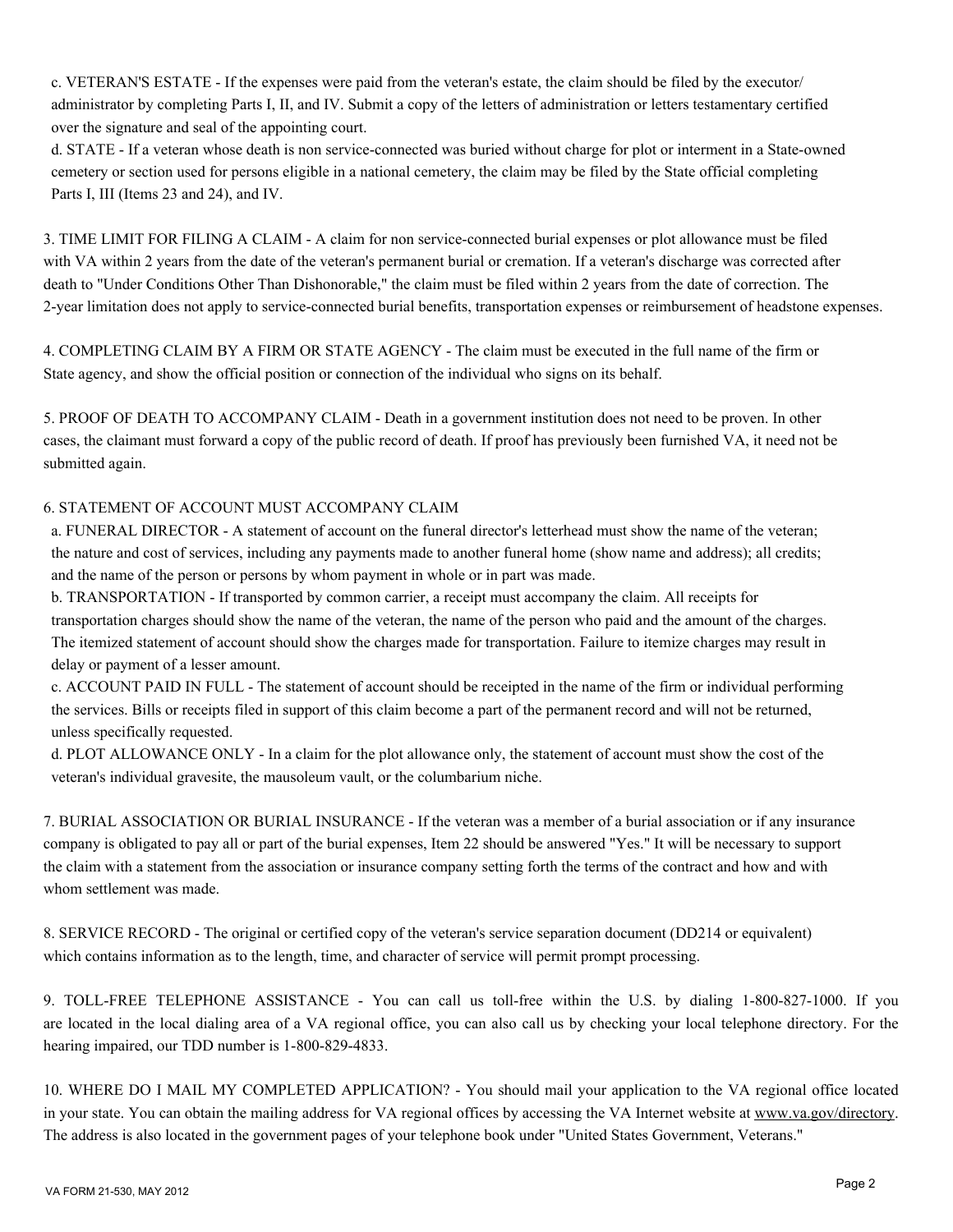|                                                                                                                          | <b>Department of Veterans Affairs</b>                                                   | (DO NOT WRITE IN THIS SPACE)<br>(VA DATE STAMP)                                                           |                              |                                                                                                      |                                                                    |                                                                                                                     |  |
|--------------------------------------------------------------------------------------------------------------------------|-----------------------------------------------------------------------------------------|-----------------------------------------------------------------------------------------------------------|------------------------------|------------------------------------------------------------------------------------------------------|--------------------------------------------------------------------|---------------------------------------------------------------------------------------------------------------------|--|
|                                                                                                                          |                                                                                         | <b>APPLICATION FOR BURIAL BENEFITS</b><br>(Under 38 U.S.C. Chapter 23)                                    |                              |                                                                                                      |                                                                    |                                                                                                                     |  |
|                                                                                                                          |                                                                                         |                                                                                                           |                              | IMPORTANT - Read instructions carefully before completing form. YOUR COMPLIANCE WITH ALL             |                                                                    |                                                                                                                     |  |
|                                                                                                                          | 1. FIRST, MIDDLE, LAST NAME OF DECEASED VETERAN                                         | INSTRUCTIONS WILL AVOID DELAY. Type or print all information.                                             |                              |                                                                                                      |                                                                    |                                                                                                                     |  |
|                                                                                                                          |                                                                                         |                                                                                                           |                              |                                                                                                      |                                                                    |                                                                                                                     |  |
| 2. SOCIAL SECURITY NUMBER OF VETERAN                                                                                     |                                                                                         |                                                                                                           | 3. VA FILE NUMBER            |                                                                                                      |                                                                    |                                                                                                                     |  |
|                                                                                                                          | 4. FIRST, MIDDLE, LAST NAME OF CLAIMANT                                                 |                                                                                                           |                              |                                                                                                      |                                                                    |                                                                                                                     |  |
| 5. TELEPHONE NUMBER(S) (Include Area Code)                                                                               |                                                                                         |                                                                                                           | 5C. E-MAIL ADDRESS           |                                                                                                      |                                                                    |                                                                                                                     |  |
| A. DAYTIME                                                                                                               | <b>B. EVENING</b>                                                                       |                                                                                                           |                              |                                                                                                      |                                                                    |                                                                                                                     |  |
|                                                                                                                          |                                                                                         |                                                                                                           |                              | 6A. MAILING ADDRESS OF CLAIMANT (Number and street or rural route, city or P.O., State and ZIP Code) |                                                                    |                                                                                                                     |  |
|                                                                                                                          |                                                                                         |                                                                                                           |                              |                                                                                                      |                                                                    |                                                                                                                     |  |
|                                                                                                                          |                                                                                         | 6B. IF CLAIMANT IS A FUNERAL HOME PROVIDE THE EMPLOYER IDENTIFICATION NUMBER (EIN)                        |                              |                                                                                                      |                                                                    |                                                                                                                     |  |
|                                                                                                                          |                                                                                         |                                                                                                           |                              | PART I - INFORMATION REGARDING VETERAN                                                               |                                                                    |                                                                                                                     |  |
| <b>7A. DATE OF BIRTH</b>                                                                                                 |                                                                                         | 7B. PLACE OF BIRTH                                                                                        |                              |                                                                                                      |                                                                    |                                                                                                                     |  |
| 8A. DATE OF DEATH                                                                                                        | 8B. PLACE OF DEATH                                                                      |                                                                                                           |                              |                                                                                                      | 8C. DATE OF BURIAL                                                 |                                                                                                                     |  |
|                                                                                                                          |                                                                                         | 8D. WHERE DID THE VETERAN'S DEATH OCCUR? (Check one)                                                      |                              |                                                                                                      |                                                                    |                                                                                                                     |  |
| VA MEDICAL CENTER<br>STATE VETERANS HOME                                                                                 |                                                                                         | NURSING HOME UNDER VA CONTRACT<br>OTHER (Specify)                                                         |                              |                                                                                                      |                                                                    |                                                                                                                     |  |
|                                                                                                                          |                                                                                         |                                                                                                           |                              |                                                                                                      |                                                                    | SERVICE INFORMATION (The following information should be furnished for the periods of the VETERAN'S ACTIVE SERVICE) |  |
| 9A. ENTERED SERVICE                                                                                                      |                                                                                         | 9B. SERVICE<br><b>NUMBER</b>                                                                              |                              | 9C. SEPARATED FROM SERVICE                                                                           |                                                                    | 9D. GRADE, RANK OR RATING,<br>ORGANIZATION AND BRANCH OF SERVICE                                                    |  |
| <b>DATE</b><br><b>PLACE</b>                                                                                              |                                                                                         |                                                                                                           | DATE                         | <b>PLACE</b>                                                                                         |                                                                    |                                                                                                                     |  |
|                                                                                                                          |                                                                                         |                                                                                                           |                              |                                                                                                      |                                                                    |                                                                                                                     |  |
|                                                                                                                          |                                                                                         |                                                                                                           |                              |                                                                                                      |                                                                    |                                                                                                                     |  |
|                                                                                                                          |                                                                                         |                                                                                                           |                              |                                                                                                      |                                                                    | 11. ARE YOU CLAIMING THAT THE CAUSE OF                                                                              |  |
| 10. IF VETERAN SERVED UNDER NAME OTHER THAN THAT SHOWN IN ITEM 1, GIVE FULL NAME AND<br>SERVICE RENDERED UNDER THAT NAME |                                                                                         |                                                                                                           |                              |                                                                                                      |                                                                    | DEATH WAS DUE TO SERVICE?<br><b>YES</b><br><b>NO</b>                                                                |  |
|                                                                                                                          |                                                                                         |                                                                                                           |                              | PART II - CLAIM FOR BURIAL BENEFITS AND/OR INTERMENT ALLOWANCE IF PAID BY CLAIMANT                   |                                                                    |                                                                                                                     |  |
|                                                                                                                          |                                                                                         | NOTE - If claiming Plot Allowance Only, do not complete Part II, but complete Parts III and IV on page 4. |                              |                                                                                                      |                                                                    |                                                                                                                     |  |
|                                                                                                                          | 12. PLACE OF BURIAL OR LOCATION OF CREMAINS  13. WAS BURIAL (WITHOUT CHARGE FOR PLOT OR | 14. WAS BURIAL IN A NATIONAL CEMETERY<br>OR CEMETERY OWNED BY THE FEDERAL<br>GOVERNMENT?                  |                              |                                                                                                      |                                                                    |                                                                                                                     |  |
|                                                                                                                          |                                                                                         | <b>YES</b>                                                                                                |                              | ELIGIBLE FOR BURIAL IN A NATIONAL CEMETERY?<br>$NO$ (IF "No," complete Items 15 and 16)              |                                                                    | YES<br>NO $(If "No," complete items 15 and 16)$                                                                     |  |
| COST IS: (CHECK ONE)                                                                                                     | 15. BURIAL PLOT, MAUSOLEUM VAULT, COLUMBARIUM NICHE, ETC.                               |                                                                                                           | EXPENSES? (Name and Address) |                                                                                                      | 16. IF PLOT/INTERMENT EXPENSES ARE UNPAID, WHO WILL FILE CLAIM FOR |                                                                                                                     |  |
|                                                                                                                          | PAID BY ANOTHER PERSON(S)                                                               | PAID BY CLAIMANT FOR BURIAL                                                                               |                              |                                                                                                      |                                                                    |                                                                                                                     |  |
|                                                                                                                          | DUE FUNERAL DIRECTOR                                                                    | <b>NONE</b>                                                                                               |                              |                                                                                                      |                                                                    |                                                                                                                     |  |
|                                                                                                                          | DUE CEMETERY OWNER                                                                      |                                                                                                           |                              |                                                                                                      |                                                                    |                                                                                                                     |  |
| 17. TOTAL EXPENSE OF BURIAL, FUNERAL, TRANSPORTATION, 18. AMOUNT PAID<br>AND IF CLAIMED, BURIAL PLOT                     |                                                                                         |                                                                                                           |                              |                                                                                                      |                                                                    | 19. WHOSE FUNDS WERE USED?                                                                                          |  |
| S<br>20A. HAS THE PERSON WHOSE FUNDS WERE USED BEEN                                                                      |                                                                                         |                                                                                                           | S                            | 20B. AMOUNT OF REIMBURSEMENT                                                                         |                                                                    | 20C. SOURCE OF REIMBURSEMENT                                                                                        |  |
| REIMBURSED?                                                                                                              |                                                                                         |                                                                                                           |                              |                                                                                                      |                                                                    |                                                                                                                     |  |
| <b>YES</b>                                                                                                               | NO (If "Yes," complete Items 20B and 20C)                                               |                                                                                                           | \$                           |                                                                                                      |                                                                    |                                                                                                                     |  |
| VA FORM<br>21-530<br>MAY 2012                                                                                            |                                                                                         |                                                                                                           | JAN 2010, WILL BE USED       | EXISTING STOCKS OF VA FORM 21-530,                                                                   |                                                                    | Page 3                                                                                                              |  |